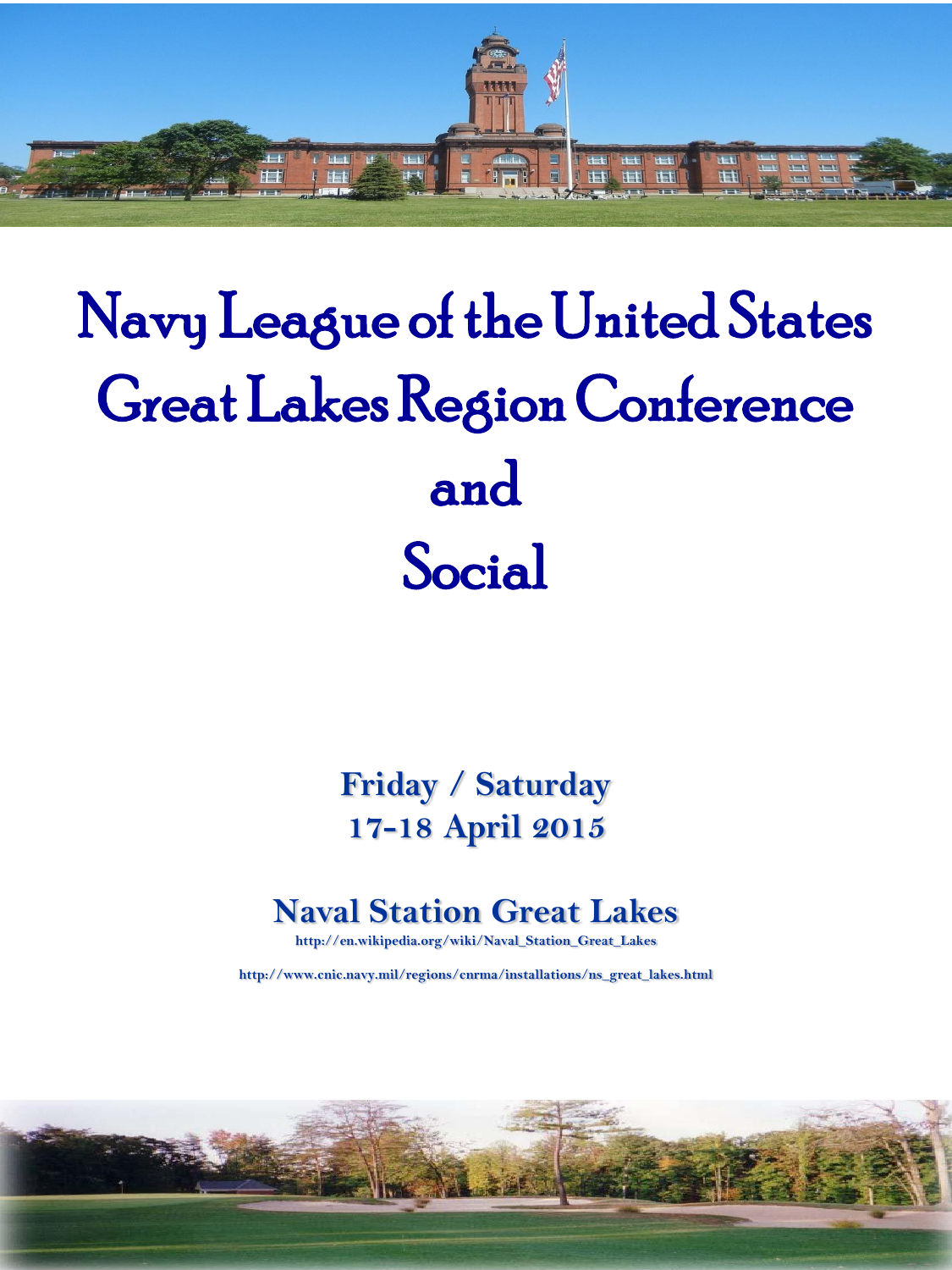

Jim Semerad at 248-267-1204 or jimsemerad@cs.com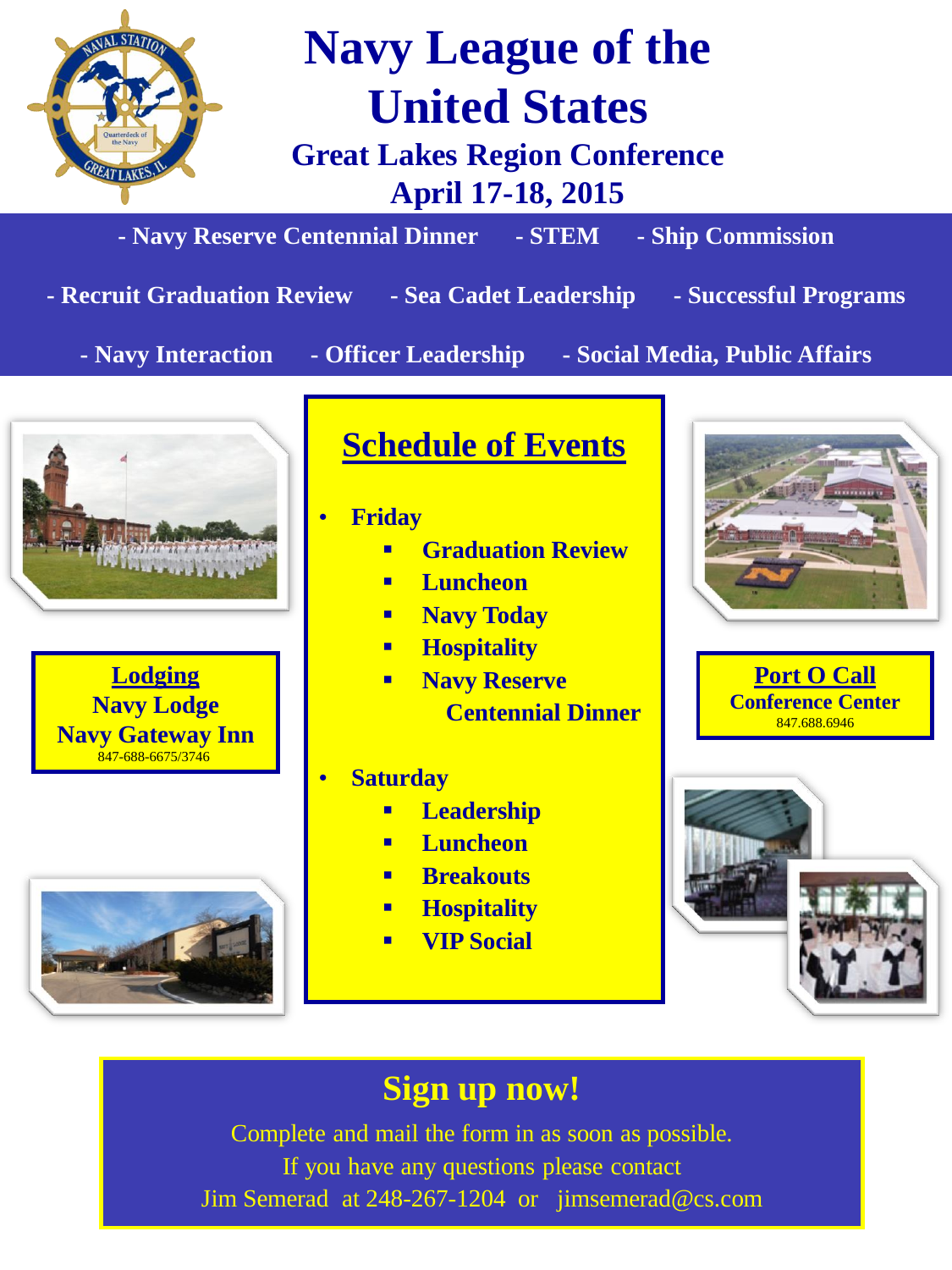### **Date: 17-18 April, 2015 Location: Naval Station Great Lakes**



|                                 | <b>Registration</b> |                                                      |
|---------------------------------|---------------------|------------------------------------------------------|
| Rank                            |                     |                                                      |
| Name                            |                     | <b>RSVP Coordinator:</b><br>Jim Semerad              |
| Status - Active/Reserve/Retired |                     | $(248)$ 467-1204<br>jimsemerda@cs.com                |
| Command - Active Only           |                     |                                                      |
| Address                         |                     | <b>Website Info:</b><br>www.greatlakesnavyleague.org |
| City/State/Zip                  |                     | <b>Register Online</b>                               |
| Work phone                      |                     | http://nlus-greatlakes-<br>conference.eventbrite.com |
| Home Phone                      |                     |                                                      |
| Email                           |                     |                                                      |

#### EVENT PACKAGE PRICING

| <b>Party</b>                                       | <b>Cost/Person</b> | <b>Guest or group name</b> | # Attending | <b>Total Due</b> |
|----------------------------------------------------|--------------------|----------------------------|-------------|------------------|
| Conference Package<br>(both Friday/Saturday)       | \$90.00            |                            |             |                  |
| Conference-<br>Friday only                         | \$30.00            |                            |             |                  |
| Conference-<br>Saturday only                       | \$30.00            |                            |             |                  |
| <b>Centennial Dinner</b><br><b>Friday Evening</b>  | \$40.00            |                            |             |                  |
| <b>Recruit Graduation</b><br><b>Friday Morning</b> | Free               |                            |             |                  |

**You may pay by check or online. All MUST REGISTER. If pay by check, select the Free events. Mail your payment to**: NLUS Lake County Council P.O. Box 466, Lake Bluff, IL 60044  **All checks should be made payable to NLUS Lake County Council** 

**You may also Deliver your payment via the website at:**  http://nlus-greatlakes-conference.eventbrite.com **AND Register at:** http://nlus-greatlakes-conference.eventbrite.com **Conference Details:** http://www.greatlakesnavyleague.org/

**If you are interested in making a donation, please contact: 248-467-1204**

# *ALL* **Reservations are due on or before 16 April 2015**